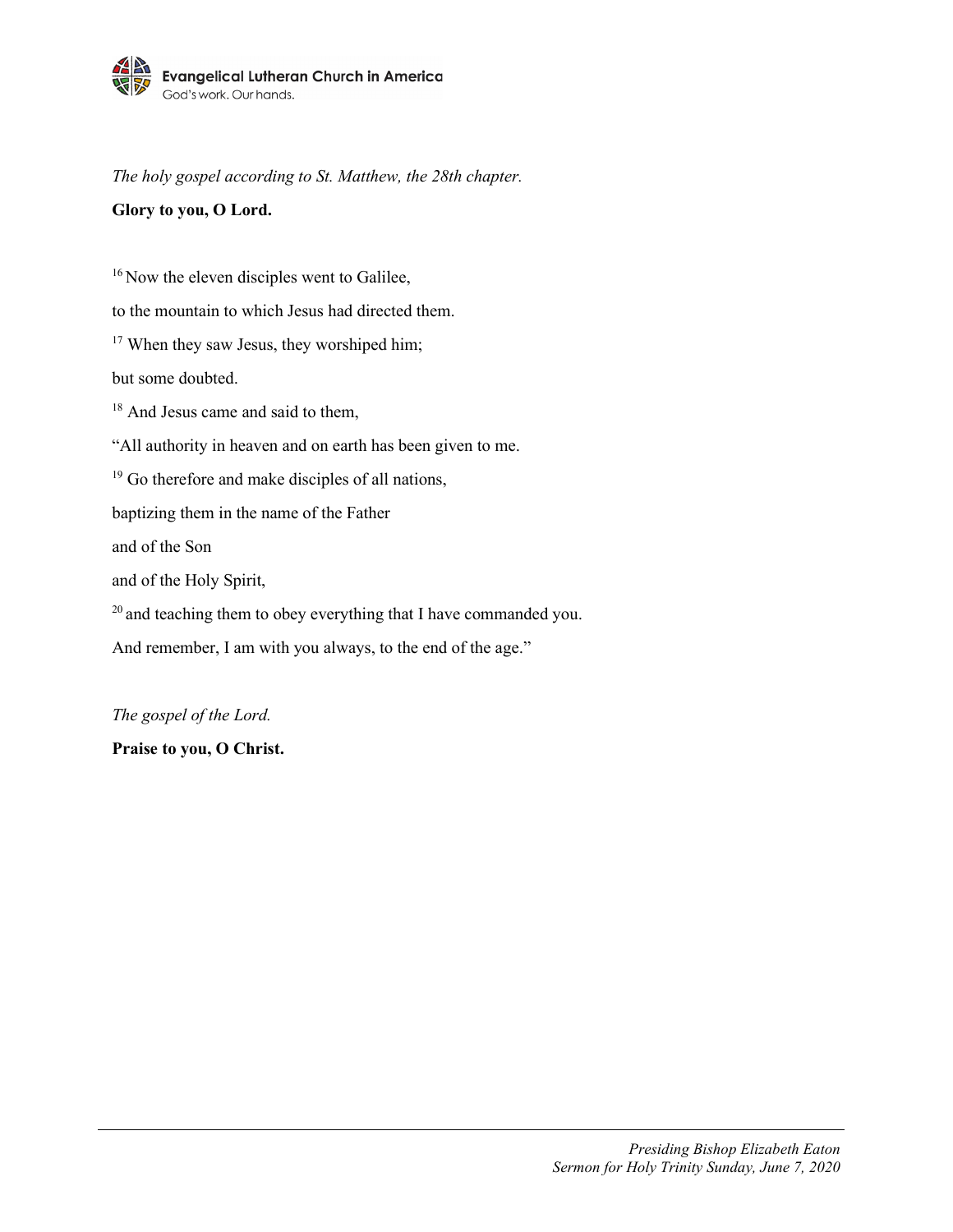

Well, a lot has changed since last Trinity Sunday, not just the COVID-19 pandemic under which we live. But also, the killing of George Floyd, an unarmed, handcuffed black man by a white police officer in Minneapolis. Just a few weeks ago, we learned, many of us, of the shooting of Ahmaud Arbery, but since that time, Breonna Taylor, Dreasjon "Sean" Reed, Tony McDade have also been killed. And how many others whose names are known only to their families and to God?

Today is Trinity Sunday. It's a hard holiday for us to wrap our minds around it's a difficult, a difficult concept. But, we learn about the Trinity, particularly in today's first lesson from Genesis. In this beautiful song of creation, we hear, "In the beginning, when God created the heavens and the earth, the earth was a formless void and darkness covered the face of the deep. And a wind from God swept over the face of the waters."

God said and creation began. Martin Luther put it this way, "So also the Christian Church agrees that in this description there is indicated the mystery of the Holy Trinity, Father created through the Son who Moses called Word, and over this creative work brooded the Holy Spirit. Later, God says, "Let us make humankind in our image." This is the glorious relationship with God that spills out into all creation. God is not a lone ranger. And all of God shows up, all of God shows up, delighting in creation, caring for creation, weeping for creation, redeeming creation.

I confess that I do not fully understand or even have language to describe the mystery of the Trinity, probably won't until I finished my baptismal vocation and stand in the presence of God. I can't explain how, but I can testify to the great Lutheran question, what does this mean?

God is relationship. Within God and flowing from God. Creation is God's decision not to look after God's self but focuses God's energies on creation. This Trinity, this God, this relationship is outward and overflowing. God is the one who does not grasp.

As we hear in Philippians, "Let this same mind be in you that was in Christ Jesus, who though he was in the form of God, did not regard equality with God as a thing to be grasped. Likewise, the Spirit is poured out on us all. Again, what does this mean? God is relationship. Within God, with the creation, with humankind and among humankind. And since we are baptized into the name of the Father and of the Son and of the Holy Spirit, baptized into the Trinity.

We are also part of this powerful, dynamic, living, giving, loving relationship, with God, in God, with creation, with each other. We are inextricably woven together. No one is alone. No one is beyond the fierce, tender love of God and God is not far off. God is present in creation, in each of us and in all of us. God is flesh and blood made visible in Jesus of Nazareth and in every human being.

God is spirit, closer than our own breath. And this is how God as Trinity shows up today. God is creator. God created diversity, beautiful, vital, alive. We must reject calls for colorblindness. That diminishes and washes out God's gift of diversity. We in the white majority can begin to see our siblings of color more clearly. We should be color amazed, recognizing the strength that comes with all our many colors and